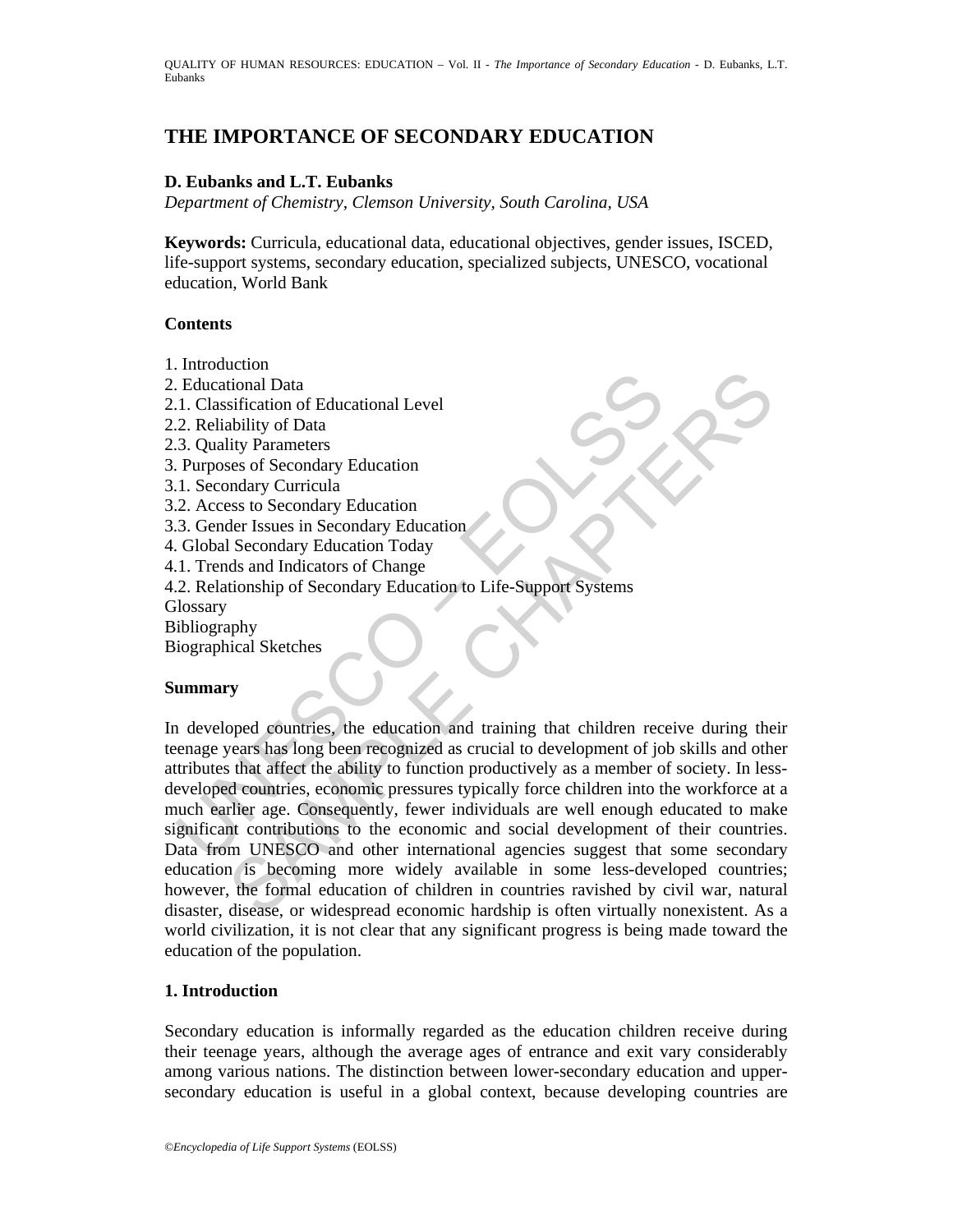sometimes able to provide some access to lower-secondary education, while uppersecondary education is still beyond the national reach. In this article, lower-secondary education is considered to generally target eleven- to fifteen-year-old children, and upper-secondary education to target fifteen- to nineteen-year-olds.

In the context of life-support systems, secondary education systems in both underdeveloped and developed nations will be considered in this article. The objective is to identify key aspects of secondary education that may be essential contributors to national self-sufficiency. There is danger in examining and evaluating national education systems in less-developed nations because it is too easy to reach the conclusion that they should mimic the education systems of developed nations. In fact, attempts to emulate educational systems that have worked elsewhere may impede economic and social progress in a less-developed nation.

# **2. Educational Data**

conomic and social progress in a less-developed nation.<br> **Educational Data**<br>
ducational systems are enormously varied throughout both the morss-developed regions of the world. For many years, UNESCO and of those endeavors c and social progress in a less-developed nation.<br>
tional Data<br>
nal systems are enormously varied throughout both the more-developed an<br>
loloped regions of the world. For many years, UNESCO and other internations<br>
have att Educational systems are enormously varied throughout both the more-developed and less-developed regions of the world. For many years, UNESCO and other international organizations have attempted to gather and interpret educational data, but the successes of those endeavors are limited by the difficulty of obtaining reliable information in a useful format. Particularly in less-developed countries, mechanisms for gathering and processing educational data either do not exist or are largely ineffective. Even in moredeveloped countries, variations in funding mechanisms, national priorities, historical precedents, and the role of education in the social infrastructure influence the type and quality of data available. Unbiased comparisons among countries require comparable data, and comparable data are particularly difficult to obtain for education.

# **2.1. Classification of Educational Level**

Recognizing the problems associated with gathering and analyzing educational data, UNESCO developed an International Standard Classification of Education (ISCED) as an organizing tool in dealing with disparate educational data from around the world.

While this classification scheme does not alleviate problems associated with quality or reliability of data, it does enable national education officials to better categorize the data they do furnish UNESCO. The latest iteration of the classification scheme defines lower-secondary education as that education beyond the first six years of schooling and continuing to the end of compulsory education, which is frequently in the student's fifteenth or sixteenth year. Subject-oriented instruction with more specialized teachers characterize lower-secondary education and distinguish it from the preceding basic education.

Subject-oriented instruction continues throughout the upper-secondary education years, but in the ISCED classification scheme, education at that level is noncompulsory. The curricula are designed to prepare students for direct entry into the workforce, for postsecondary vocational education, or for tertiary education.

While this distinction between lower- and upper-level secondary education is useful for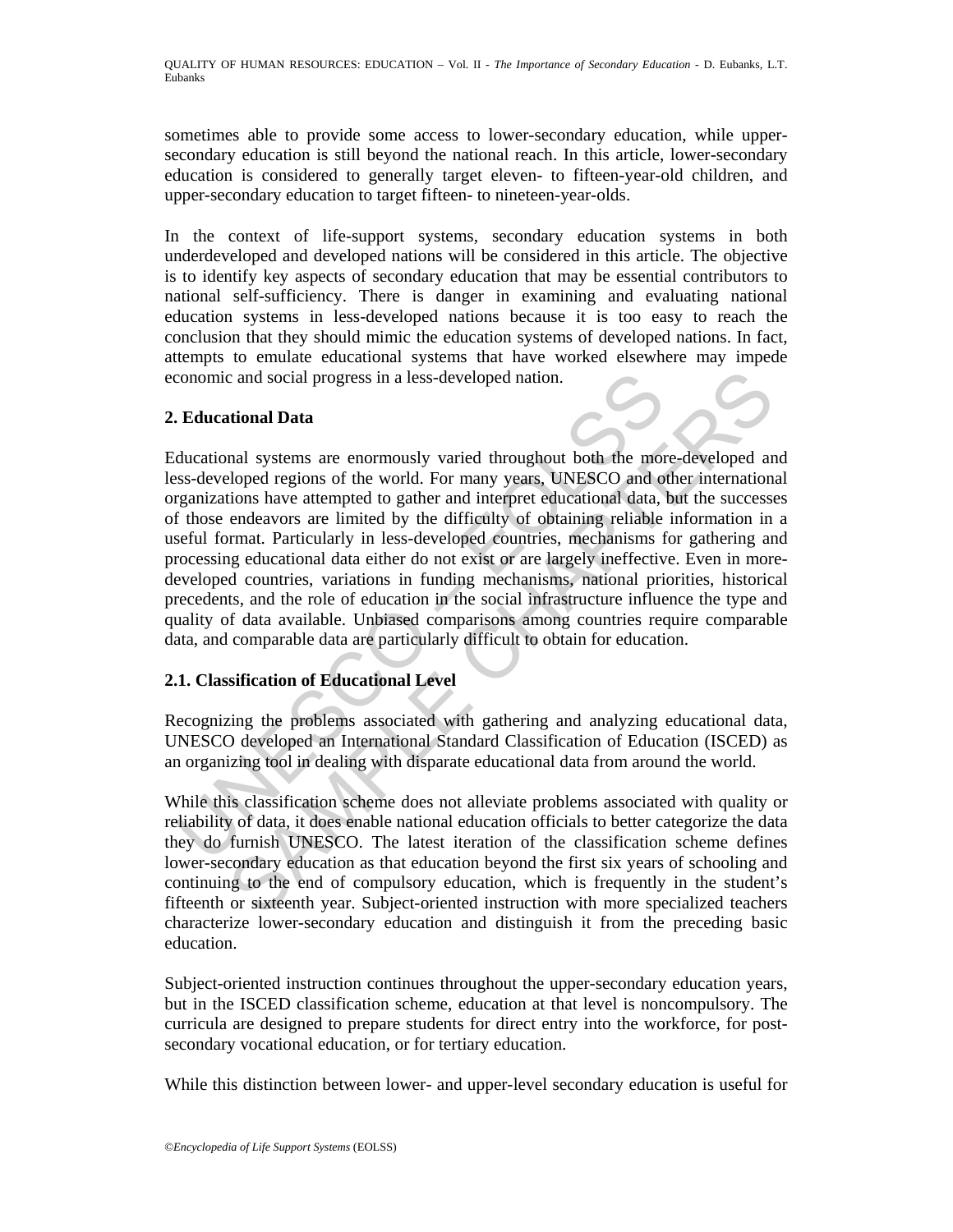perhaps most countries, many educational systems do not fit this model. Some lessdeveloped countries have no compulsory secondary education whatsoever. At the other extreme, and usually in more-developed countries, compulsory secondary education may continue until students are qualified to undertake post-secondary studies.

# **2.2. Reliability of Data**

the most part of the most part of the most part and<br>ditionally relied on responses to questionnaires from national eductional<br>se source of desired information. Unfortunately, many officials in<br>buttries see little use for s r data is consistent with that model. For the most part, UNESCO hally relied on responses to questionnaires from national education officials in less-developes see little use for statistical data in formulating public educ Many international organizations harvest education data worldwide, but UNESCO is the primary gatherer of such data. UNESCO has collected information in a fairly consistent way for decades, and that data is the foundation for most analyses of world educational trends. Reliance upon statistical information as a guide in the formulation of public education policy is a fact of life in the developed world, and UNESCO's continuing quest for data is consistent with that model. For the most part, UNESCO has traditionally relied on responses to questionnaires from national education officials as the source of desired information. Unfortunately, many officials in less-developed countries see little use for statistical data in formulating public education policy. In this environment, mechanisms for collecting desired data are often casual, seriously flawed, or nonexistent. The complicating factor among more-developed nations is that routinely reported national data often fails to coincide with UNESCO's classification schemes. The intrinsic unreliability of much of the existing data limits justifiable conclusions concerning the present state of global educational systems.

Despite the uncertainties in reliability of the underlying education data, *trends* can be discerned with some confidence, provided national education officials are reasonably consistent across time in their reporting of education data.

> TO ACCESS ALL THE **8 PAGES** OF THIS CHAPTER, Visit: http://www.eolss.net/Eolss-sampleAllChapter.aspx

#### **Bibliography**

- - -

Puryear J.M. (1995). International education statistics and research: status and problems. *International Journal of Educational Development* **15**, 79–91. [This paper discusses the problems associated with obtaining reliable education data from national sources.]

Serrant T.D. and McClure M.W. (2001). *Secondary Education Reform: Policy Briefing Paper*, 5 pp. Washington, D.C.: World Bank. [This briefing paper describes the World Bank position with respect to secondary education reform and is available at http://www.seryp.org/review/wb.html.]

UNESCO (1997). *International Standard Classification of Education*, 42 pp. Paris: UNESCO. [This publication contains the classification scheme and associated explanations designed to facilitate sharing education statistical data among nations.]

UNESCO (2000). *World Education Report 2000*, 178 pp. Paris: UNESCO. [This publication contains the